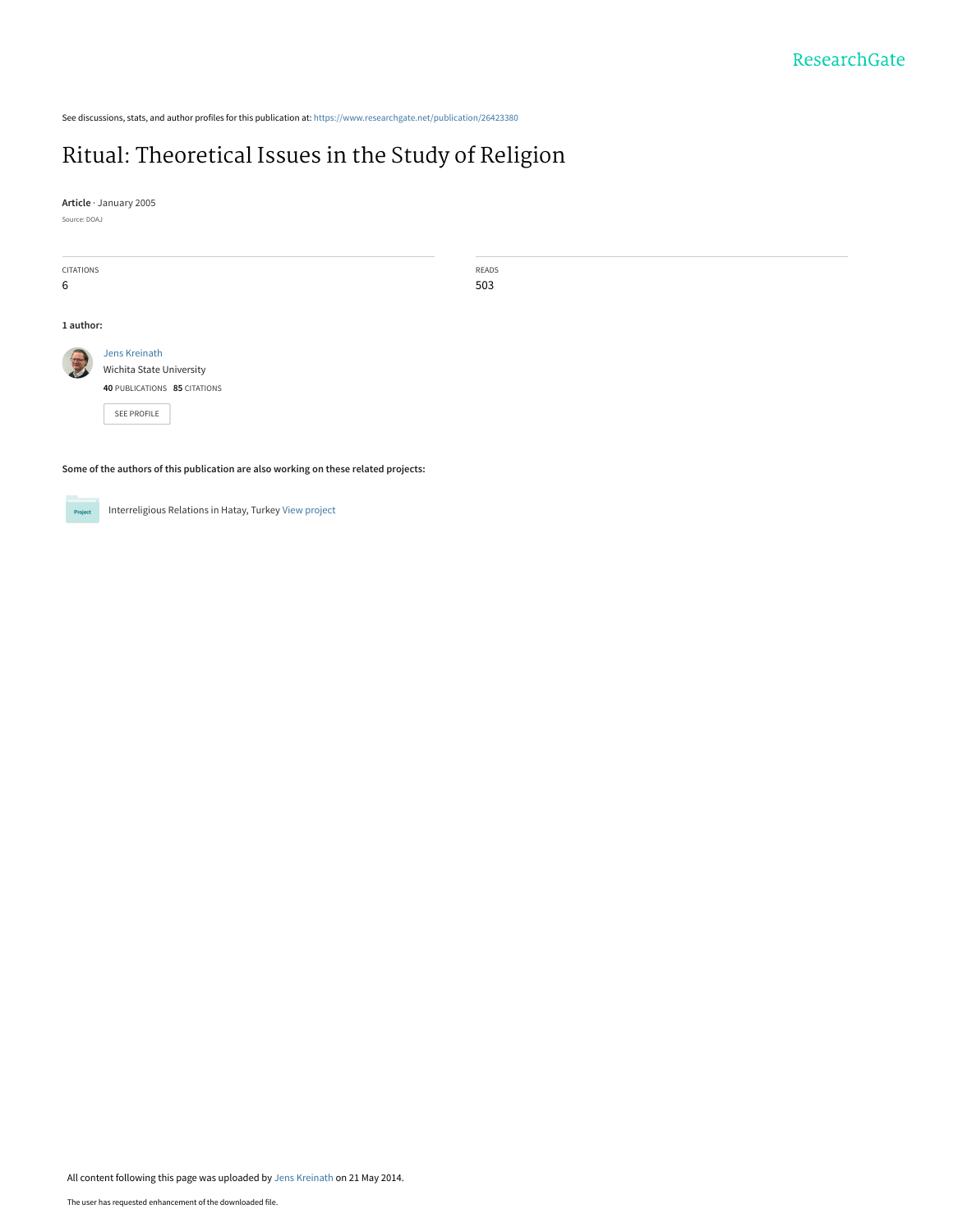

# **Ritual: Theoretical Issues in the Study of Religion**

Jens Kreinath<sup>1</sup> [Jens.Kreinath<sup>@</sup>urz.uni-heidelberg.de]

#### **Abstract**

This essay looks at recent theory of ritual. It argues that an overemphasis on texts in the study of religion has led to a misleading analysis of ritual as a symbolic site of meaning. On the other hand, attempts to study ritual on its own terms, primarily by attending to formal elements, suggest that the study of ritual is separable from the study of religion. At the same time, this work promises to give ritual studies a more central role in the study of religion.

#### **Resumo**

Este ensaio discute a teoria recente do ritual, afirmando que a ênfase em textos no estudo da religião tem provocado uma análise enganosa do ritual em termos dos símbolos e da significação. Por outro lado, as tentativas de estudar ritual em seus próprios termos, principalmente em termos dos elementos formais, sugerem que o estudo do ritual é destacável do estudo da religião. Ao mesmo tempo, estes trabalhos podem dar ao estudo do ritual um papel mais central nas ciências da religião.

In recent years there has been a growing interest in ritual theory, which has also become a focal point in the study of religion. As long as texts and discourse are taken as the major source or primary model for inquiring into religious traditions, the field of religious studies will be limited to such issues as representation and meaning. Consequently, scholars of religion tend to overlook the potential that recent approaches in ritual theory, and their related concepts, have for their field of research. The theoretical issues that these approaches have developed are crucial for the study of religion, so much so that one is justified in claiming that

<sup>1</sup> JENS KREINATH studied theology, philosophy, Religionswissenschaft, and social and cultural anthropology at the University of Heidelberg and at Connecticut College. His dissertation in social and cultural anthropology, entitled "The Semiosis of Ritual", is a meta-theoretical critique of the concept formation in ritual theories. From 2001 to 2004 he was a member of a junior research group on Ritual Theory and the History of Religions, and from 2002 to 2005 consultant of the interdisciplinary research project on Ritual Dynamics, at the University of Heidelberg. He is editor of The Dynamics of Changing Rituals (2004) and Theorizing Rituals (forthcoming). His current research interest is in cybernetic theories of play and performance, and the aesthetics of indigenous religions.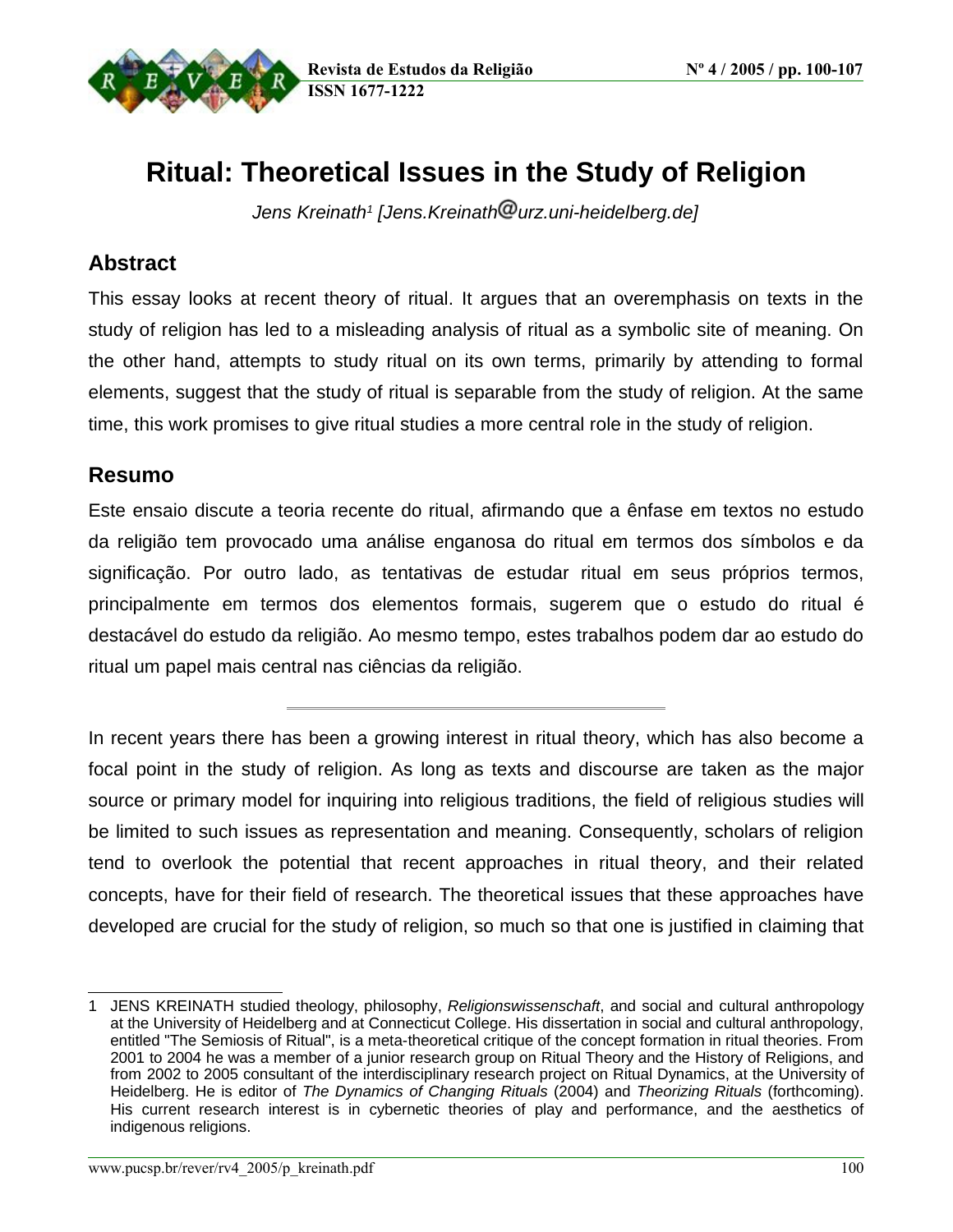rituals have to be theorized on their own terms if they are to be studied seriously.<sup>2</sup> If one accepts this claim, one will need to refine one's grasp of the relation between ritual and religion and reconsider the role that the study of ritual plays in the study of religion.<sup>3</sup> Doing so would not only place in question the assumption that meaning and representation can be taken as the major frames of reference for studying religious traditions, but would also imply the need for a radical shift of attention towards the analysis of the actual performance of ritual actions. To study rituals on their own terms would mean to study them first and foremost independently of the meanings attached to them by religious texts or discourse, uncovering how they work in and of themselves.<sup>4</sup> This would obviously mean that rituals cannot be related primarily or exclusively to religion, insofar as religion is considered a system of symbols or a web (or texture) of meaning<sup>5</sup>—a critique that came to the fore in the mid-1970s, when common concepts of ritual were scrutinized<sup>6</sup> and when first attempts for some currently prominent theoretical approaches to ritual were proposed. 7

A point of departure for raising critical issues concerning ritual theory is Clifford Geertz's programmatic article "Religion as a Cultural System." This article established a new framework in the study of ritual and led to a paradigm shift in religious studies by attempting to take the anthropological approach in the study of ritual to be primary to the study of religious texts and discourse. Geertz introduced his approach by defining religion as a system of symbols and identifying ritual with religion. According to him, the sense of the 'really real', which is the essence of religion, originates in ritual because "the world as lived and the world as imagined, [are] fused under the agency of a single set of symbolic forms". <sup>8</sup> For Geertz, ritual generates religion because it is capable of embodying the system of symbols and

- 5 See C. GEERTZ, Religion as a Cultural System, pp. 4-8.
- 6 See J. GOODY, Against "Ritual".

<sup>2</sup> See D. HANDELMAN, Why Ritual in Its Own Right? How so?, pp. 1-4. This issue is also addressed in C. BELL, Ritual Theory, Ritual Practice, p. 3.

<sup>3</sup> See, e.g., J.S. JENSEN, Ritual Between Art and Control, pp. 109-110, 123-124.

<sup>4</sup> See F. STAAL, The Search for Meaning, pp. 8-9, 18 and D. HANDELMAN, Models and Mirrors, p. xiii.

<sup>7</sup> See, e.g., M. BLOCH, Symbols, Song, Dance and Features of Articulation; R.A. RAPPAPORT, The Obvious Aspects of Ritual; F. STAAL, The Meaninglessness of Ritual.

<sup>8</sup> C. GEERTZ, Religion as a Cultural System, p. 5.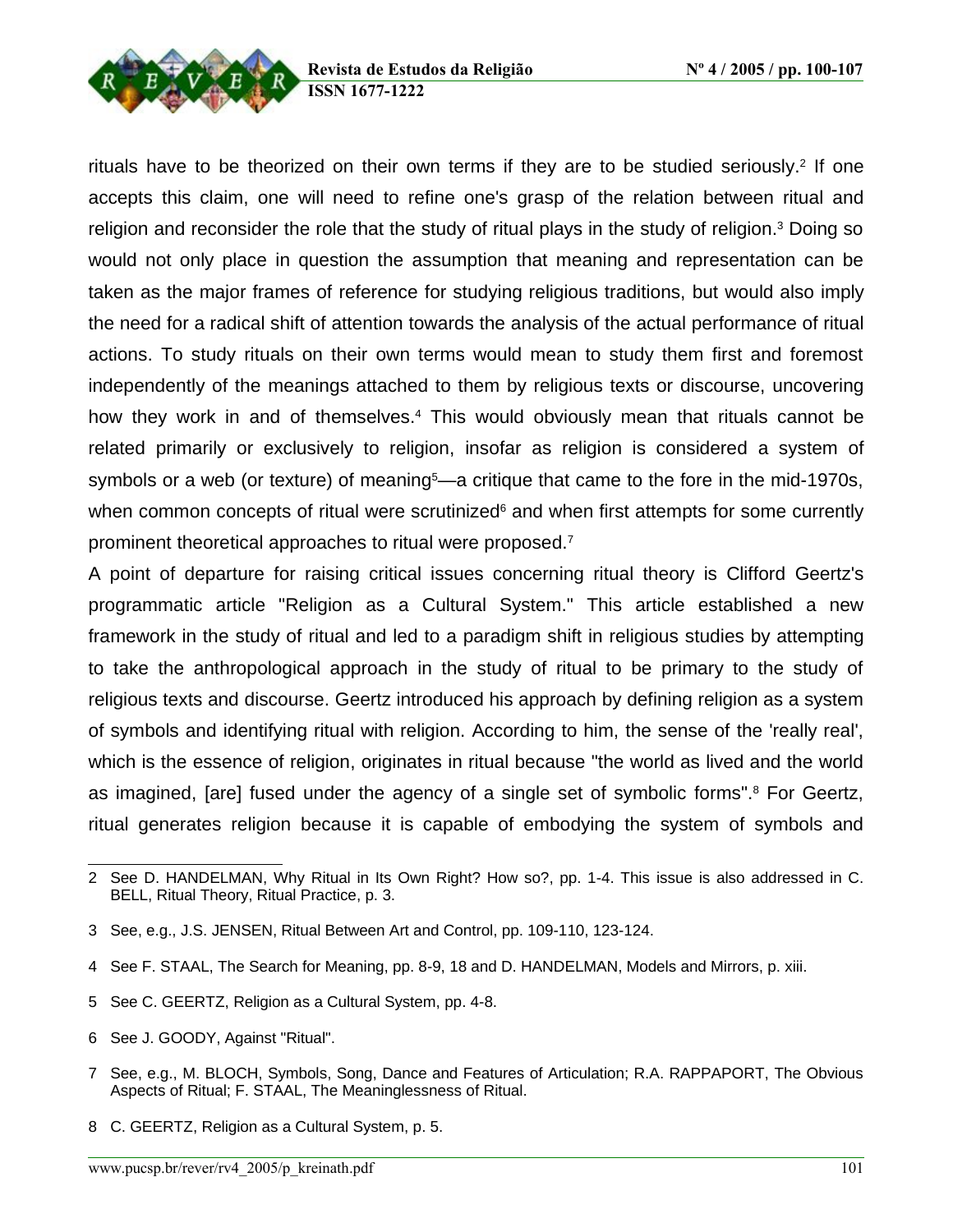

combining the model of and the model for reality in such a way that it "acts to establish powerful, pervasive, and long-lasting moods and motivations in men by formulating conceptions of a general order of existence." 9

As fruitful as this approach to ritual may have been for the study of religion, it is problematic in that it presupposes a concept of symbol that misconceives the analysis of ritual performances—as long as it is grasped as a category that can only determine the type of unit that "serves as a vehicle for a conception."<sup>10</sup> If one takes this approach seriously, one would end up analyzing the conceptions or models of reality as embodied in, or exemplified by, rituals without analyzing the rituals themselves. This concept of symbol even leads Geertz to conceive of culture as a text.<sup>11</sup> This implies that any form of ritual action can be seen as a kind of religious behavior, which is approached through the lens of a broad linguistic model. Geertz introduces such notions as the emic and etic perspectives, or the model of and model for reality, in order to refine the possibility of grasping the actor's point of view. However, despite this, he is unable to analyze rituals on their own terms, because he systematically relates the rituals back to religious conceptions that he takes to be the representation or meaning of ritual symbols. In doing so, Geertz understands ritual a mode of communicative behavior that functions to ascertain religious moods and motivations, rather than a form of human action that establishes and transforms social relations.

It is this focus on the meaning of religious symbols, and on the textual model as its representational frame of reference, that made Geertz's approach to ritual so attractive for scholars of religion. But recent approaches to ritual theory have called into question precisely this emphasis and questioned the equation of ritual with religion and language. The assumption that rituals are essentially religious, capable of transmitting meaning, or based on symbols was scrutinized in a number of ways: Sally F. Moore and Barbara G. Myerhoff broadened the category of ritual to include religious as well as secular rituals;<sup>12</sup> Maurice Bloch criticized the view that rituals can articulate or transmit meaningful propositions comparable to

<sup>9</sup> C. GEERTZ, Religion as a Cultural System, p. 4.

<sup>10</sup> C. GEERTZ, Religion as a Cultural System, p. 5.

<sup>11</sup> For a critique, see V. CRAPANZANO, 'Hermes' Dilemma, p. 68-76.

<sup>12</sup> See S.F. MOORE and B.G. MYERHOFF, Secular Ritual, pp. 4-5.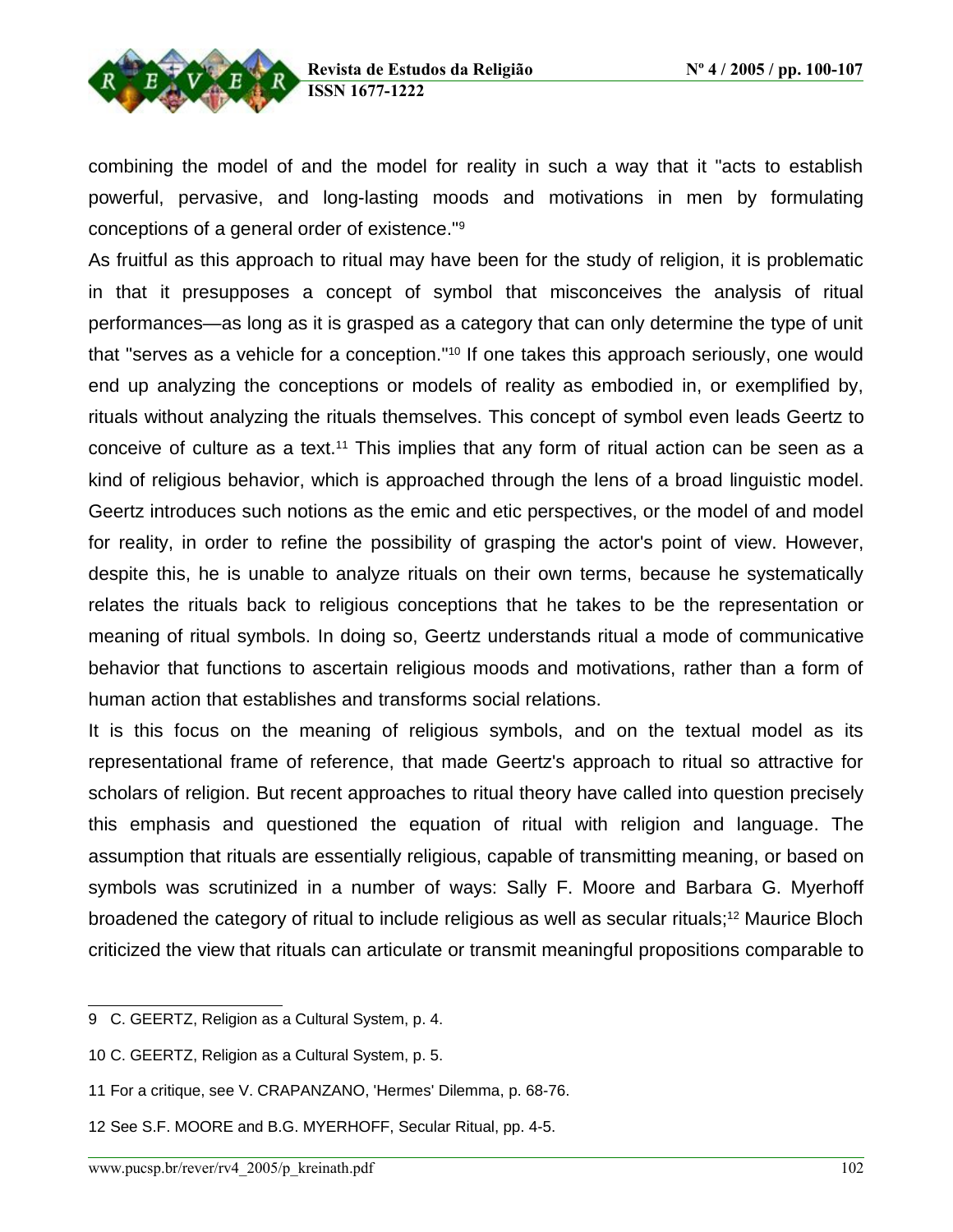

language;<sup>13</sup> and Roy A. Rappaport suggested a definition of ritual that does not presuppose the concept of symbol as a constitutive element of the ritual form.<sup>14</sup>

This focus on formal features led to the conclusion that rituals should not be studied in relation to something other than themselves. Frits Staal argues influentially that rituals must be studied for their own sake, because they do not 'mean' anything. According to him, it is erroneously assumed that ritual "consists in symbolic activities which refer to something else", and he claims that ritual performers are only concerned with the proper execution of rules, such that: "There are no symbolic meanings going through their minds when they are engaged in performing ritual."<sup>15</sup> Taking ritual action as completely self-absorbed and selfcontained, he defines ritual as pure activity, in which the faultless execution of rules is all that matters; what the performer does matters, not what he or she thinks, believes, or says. Thus Staal contends that ritual action is performed for its own sake implying that ritual action is meaningless—"without function, aim or goal, or also that it constitutes its own goal."<sup>16</sup> As a consequence, he maintains that rituals have to be studied for their own sake, in terms of the syntactic rules they follow.<sup>17</sup>

It was mainly this focus on ritual as a self-referential form that rendered it problematic to analyze ritual actions as meaningful propositions comparable to language. Even if one does not entirely agree with Staal's thesis,<sup>18</sup> its main point still holds, namely, that ritual actions are essentially self-referential and should therefore be studied on their own terms. This would imply that it is inappropriate to subsume the analysis of ritual action under the study of religion and to distill the religious meaning from rituals without having analyzed the ritual actions themselves. The study of ritual is a field of its own and not simply a continuation of the study of religion. 19

- 13 See M. BLOCH, Symbols, Song, Dance and Features of Articulation, p. 55.
- 14 See R.A. RAPPAPORT, The Obvious Aspects of Ritual, p. 179.
- 15 F. STAAL, The Meaninglessness of Ritual, p. 3.
- 16 F. STAAL, The Meaninglessness of Ritual, p. 9.
- 17 See F. STAAL, The Meaninglessness of Ritual, pp. 19-22.
- 18 For a critique see, e.g., H.H. PENNER, Language, Ritual, and Meaning, pp. 3, 10-11. For a discussion see also J. KREINATH, Semiotics.
- 19 See R.L. GRIMES, Ritual Studies.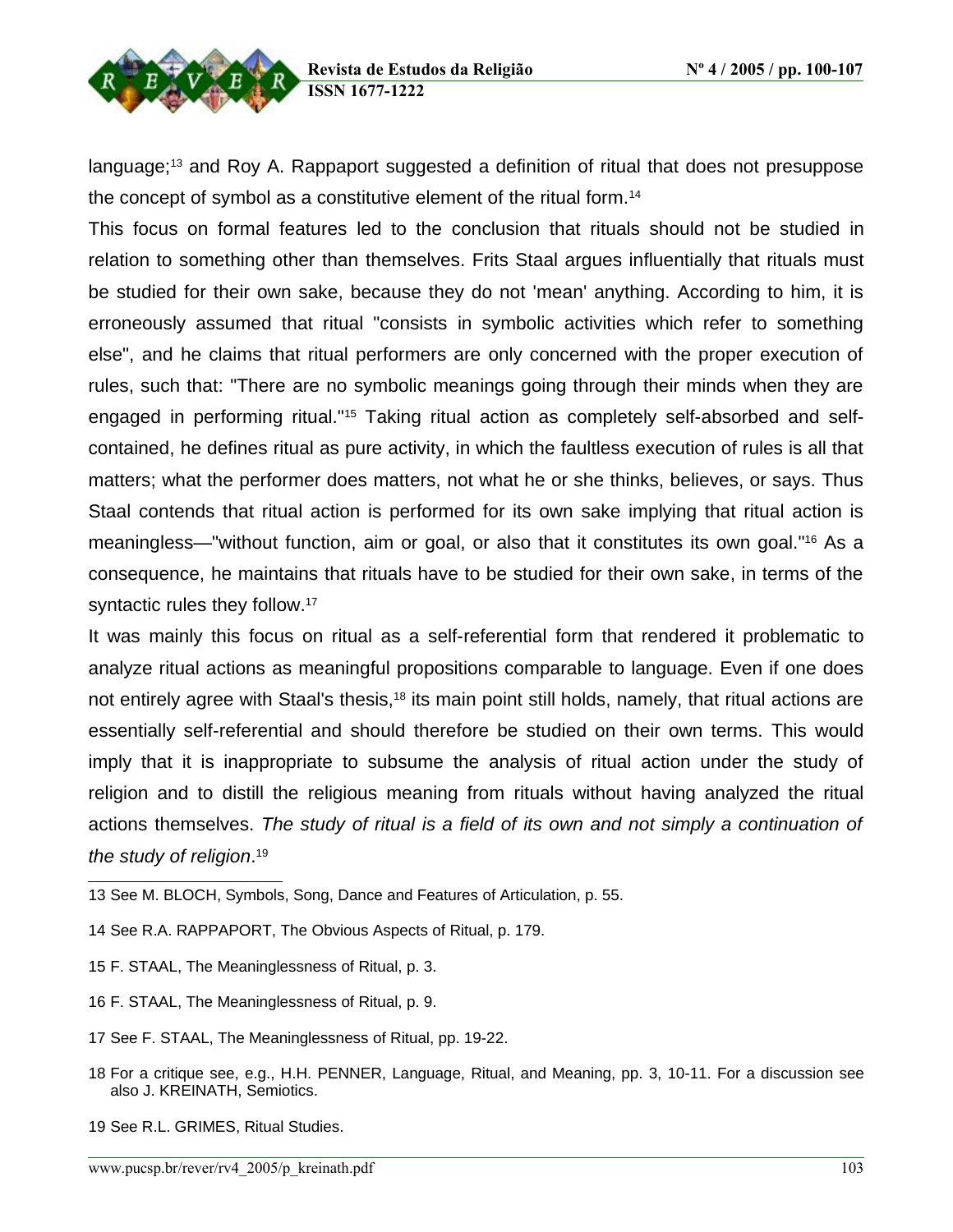

Another point that has to be taken into account concerns how concepts are used, and how their use prefigures the way rituals are theorized.<sup>20</sup> If one aims at studying the internal complexity of rituals, it would be inappropriate to use theories of semantics or syntax: such theories would fail to account for the dynamic and efficacy of ritual action, even if they were able to analyze the contextual meanings or abstract forms of ritual actions. As long as generalized concepts of linguistic signs are used for analyzing ritual actions, it will be impossible to move beyond the dichotomies of form and meaning, thought and action.<sup>21</sup>

Charles S. Peirce's semiotic concept of index is valuable here, because it specifically addresses pragmatic dimensions of ritual action. It signifies those relations between a sign and its object in which the object ultimately determines its sign through an immediate relation.<sup>22</sup> The index specifies the way in which signs function as vectors indicating causal relations. It allows one to build hypotheses about the intentions or capacities of agents through causal inference or the 'abduction of agency'. 23

The concept of index has the analytical potential to account for the complexity of the performance of ritual actions, and to focus on what ritual performers are actually doing with, in, and through their respective actions. This concept allows one to theorize the pragmatics of ritual action, and to avoid introducing problems into the study of ritual that are extrinsic to them, such as the semantics and syntax of religion and language. With the index, one can concentrate on the ritual actions as sign processes <sup>24</sup> and explore how they work continuously through their internal complexity to establish and transform configurations and constellations of social relations. 25

- 22 See C.S. PEIRCE, Collected Papers, vol. 2, pp. 303-308.
- 23 See A. GELL, Art and Agency, pp. 13-16.
- 24 See J. KREINATH, Semiotics.

<sup>20</sup> For a further consideration of the relation between analytical concepts and theoretical approaches, see J. KREINATH, Meta-Theoretical Parameters for the Analysis and Comparison of Two Recent Approaches to the Study of the Yasna, pp. 101-107.

<sup>21</sup> See C. BELL, Ritual Theory, Ritual Practice, pp. 4-6, 19-29.

<sup>25</sup> See M. HOUSEMAN, The Interactive Basis of Ritual Effectiveness in a Male Initiation Rite, pp. 221-222 and D. HANDELMAN, Re-Framing Ritual, pp. 14-18.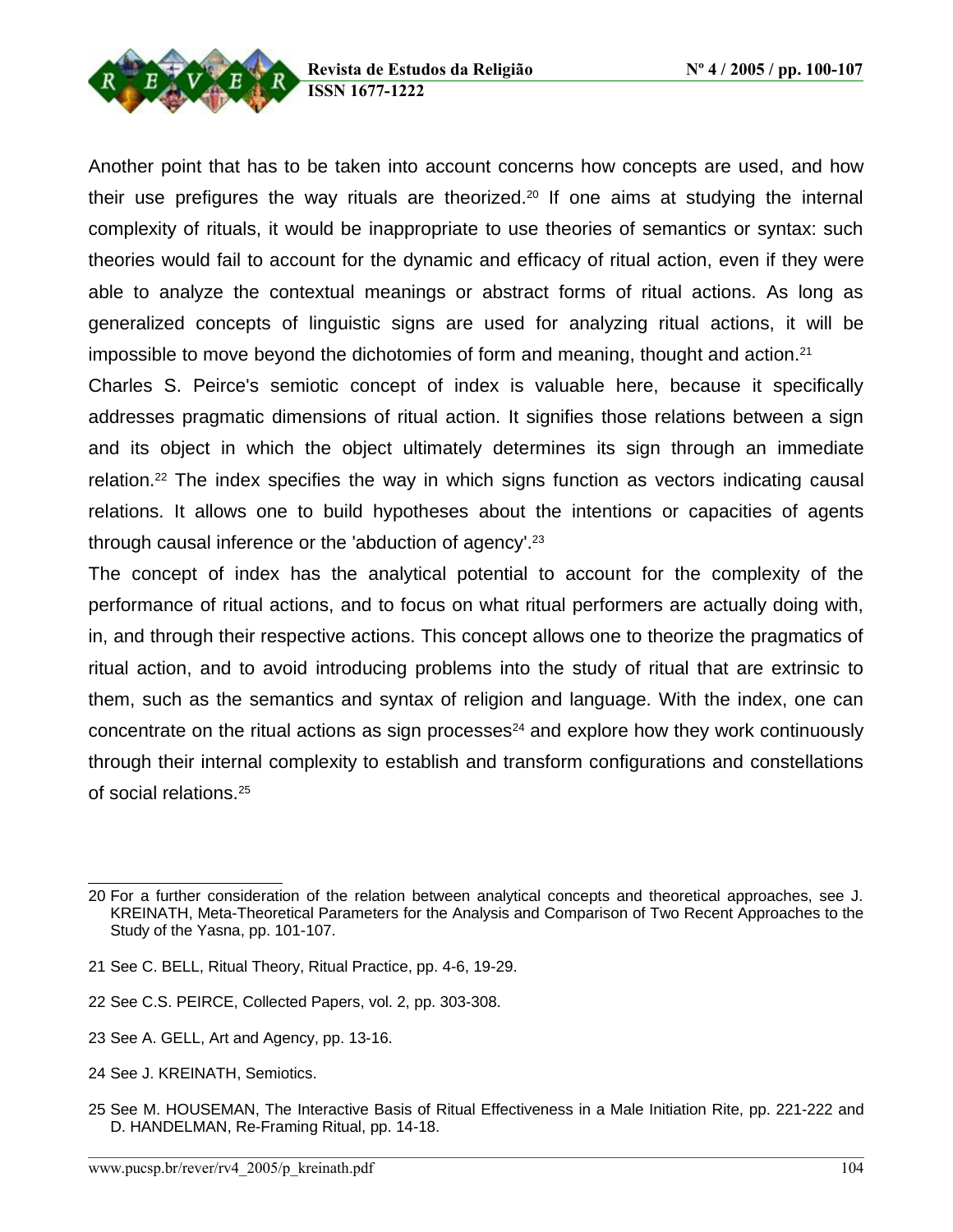



Moreover, the concept of the index also allows one to account for the pragmatics of ritual theory.<sup>26</sup> Given its potential for causal inference, this concept can overcome the dichotomy in ritual theory between thought and action, because it opens up a new framework for critical inquiry, e.g., the action of theorizing about rituals.<sup>27</sup> By raising such questions, one can scrutinize the view that ritual theories are static entities that are based on the referential semantic or logical syntax of timeless propositions. Moreover, through its vectorality the concept of the index enables one to grasp theoretical approaches in terms of their internal dynamic, to determine the theoreticians as agents of their theoretical practice, and to situate their theoretical approaches to ritual within the particular contexts of scholarly discourse. <sup>28</sup> As a result, the index can do more than merely establish new frames of reference for theorizing rituals, thus broadening the study of ritual: it can also make it clear that ritual theories are forms discursive practice that shape and configure their own field of research, due to the complexity that emerges from their approach to their own subject matter. 29

### **Bibliography**

- BELL, Catherine M., Ritual Theory, Ritual Practice. New York and Oxford: Oxford University Press, 1992.
- BLOCH, Maurice, Symbols, Song, Dance and Features of Articulation: Is Religion an Extreme Form of Authority? In: Archives Européenes de Sociologie, 15 (1974): 55-81.
- CRAPANZANO, Vincent, Hermes' Dilemma: The Masking of Subversion in Ethnographic Description. In: James Clifford and George E. Marcus (eds), Writing Culture: The Poetics and Politics of Ethnography. Berkeley: University of California Press, 1986: 51- 76.
- GEERTZ, Clifford, Religion as a Cultural System. In: Michael Banton, ED., Anthropological Approaches to the Study of Religion. London: Travistock Publications, 1966: 1-46.

<sup>26</sup> See C. Bell, Ritual Theory, Ritual Practice, pp. 13-66.

<sup>27</sup> For further consideration see the Introductory Essay to J. KREINATH, J. SNOEK, and M. STAUSBERG, Theorizing Rituals. Reference should also be made to the lecture given by Ronald L. Grimes at last year's AAR meeting (Philadelphia, PA) concerning the question "What Kind of an Act is Theorizing about Ritual?"

<sup>28</sup> See also J. KREINATH, Meta-Theoretical Parameters for the Analysis and Comparison of Two Recent Approaches to the Study of the Yasna, pp. 111-113.

<sup>29</sup> See J. KREINATH, Semiose des Rituals, pp. 191-201.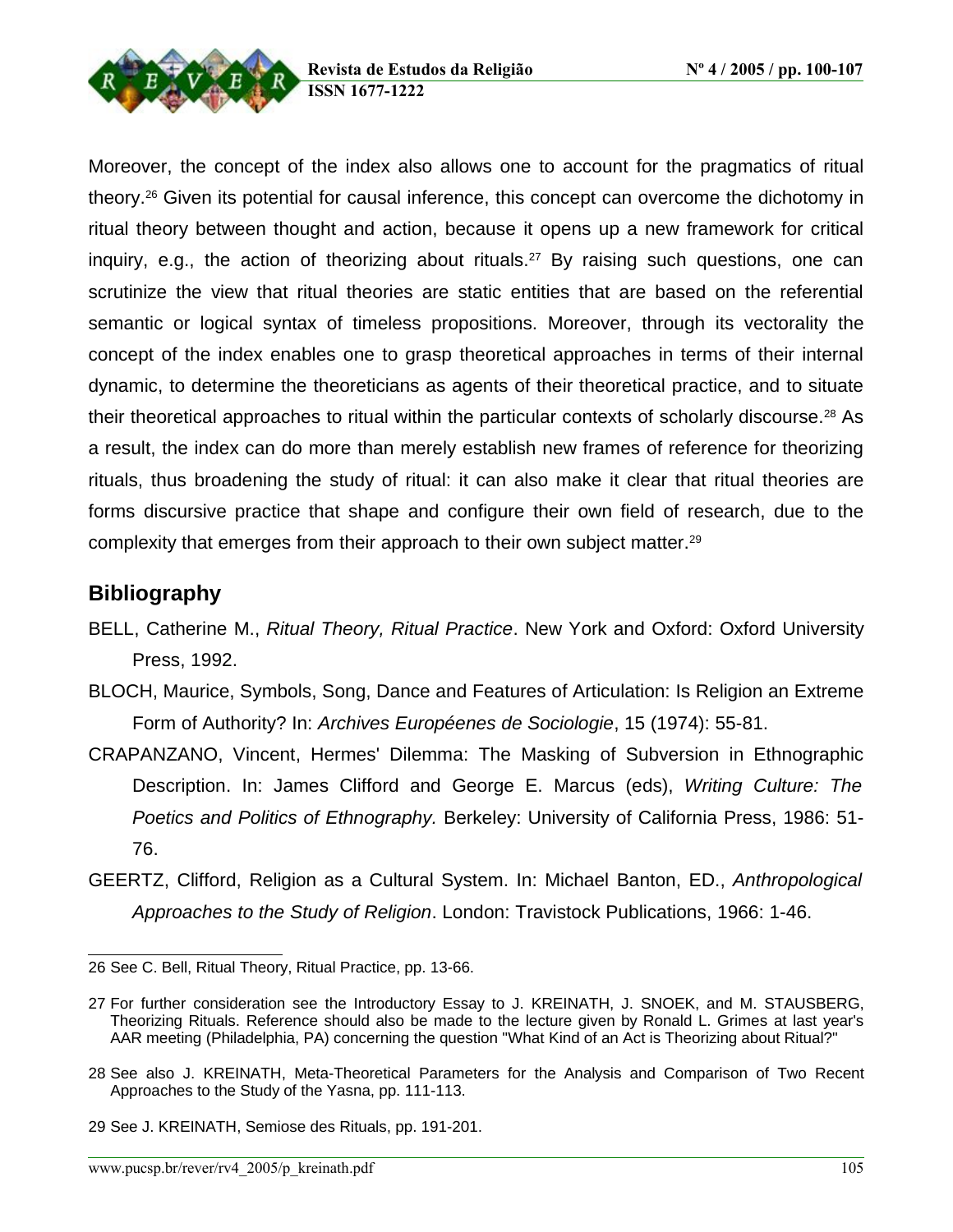

GELL, Alfred, Art and Agency: An Anthropological Theory. Oxford: Claredon Press, 1998.

- GRIMES, Ronald L., Ritual Studies. In: Mircea Eliade, Ed., The Encyclopedia of Religion, vol. 12. New York: Macmillan, 1987: 422-425.
- GOODY, Jack, Against "Ritual": Loosely Structured Thoughts on a Loosely Defined Topic. In: Sally F. Moore and Barbara G. Myerhoff, Ed., Secular Ritual. Assen and Amsterdam: Van Gorcum, 1977: 25-35.
- HANDELMAN, Don, Models and Mirrors: Towards an Anthropology of Public Events. 2<sup>nd</sup> ed. New York and Oxford: Berghahn Books, 1998.
- HANDELMAN, Don, Re-Framing Ritual. In: Jens Kreinath, Constance Hartung, and Annette Deschner, Ed., The Dynamics of Changing Rituals: The Transformation of Religious Rituals within Their Social and Cultural Context. New York: Peter Lang, 2004: 9-20.
- HANDELMAN, Don, Why Ritual in Its Own Right? How So? In: Social Analysis, 48 (2004): 1- 32.
- HOUSEMAN, Michael, The Interactive Basis of Ritual Effectiveness in a Male Initiation Rite. In: Pascal Boyer, Ed., Cognitive Aspects of Religious Symbolism. Cambridge: Cambridge University Press, 1993: 207-224.
- JENSEN, Jeppe S., Ritual Between Art and Control. In: Temenos, 22 (1986): 109-128.
- KREINATH, Jens, Meta-Theoretical Parameters for the Analysis and Comparison of two Recent Approaches to the Study of the Yasna. In: Michael Stausberg, Ed., Zoroastrian Rituals in Context. Leiden and Boston: Brill, 2004: 99-136.
- KREINATH, Jens, Semiose des Rituals: Eine Kritik ritualtheoretischer Begriffsbildung [Semiosis of Rituals: A Critique of Ritual Theoretical Concept Formation]. Unpublished Dissertation. University of Heidelberg, 2005.
- KREINATH, Jens, Semiotics. In: Jens Kreinath, Jan Snoek, and Michael Stausberg, Ed., Theorizing Rituals: Issues, Topics, Approaches, Concepts. With an Annotated Bibliography. Leiden: Brill [forthcoming].
- MOORE, Sally F. and Barbara G. MYERHOFF, Secular Ritual: Forms and Meanings. In: Sally F. Moore and Barbara G. Myerhoff, Ed., Secular Ritual. Assen and Amsterdam: Van Gorcum, 1977: 3-24.
- PEIRCE, Charles S., Collected Papers, ed. by Charles Hartshorne and Paul Weiss. Cambridge, Mass.: Harvard University Press, 1932.